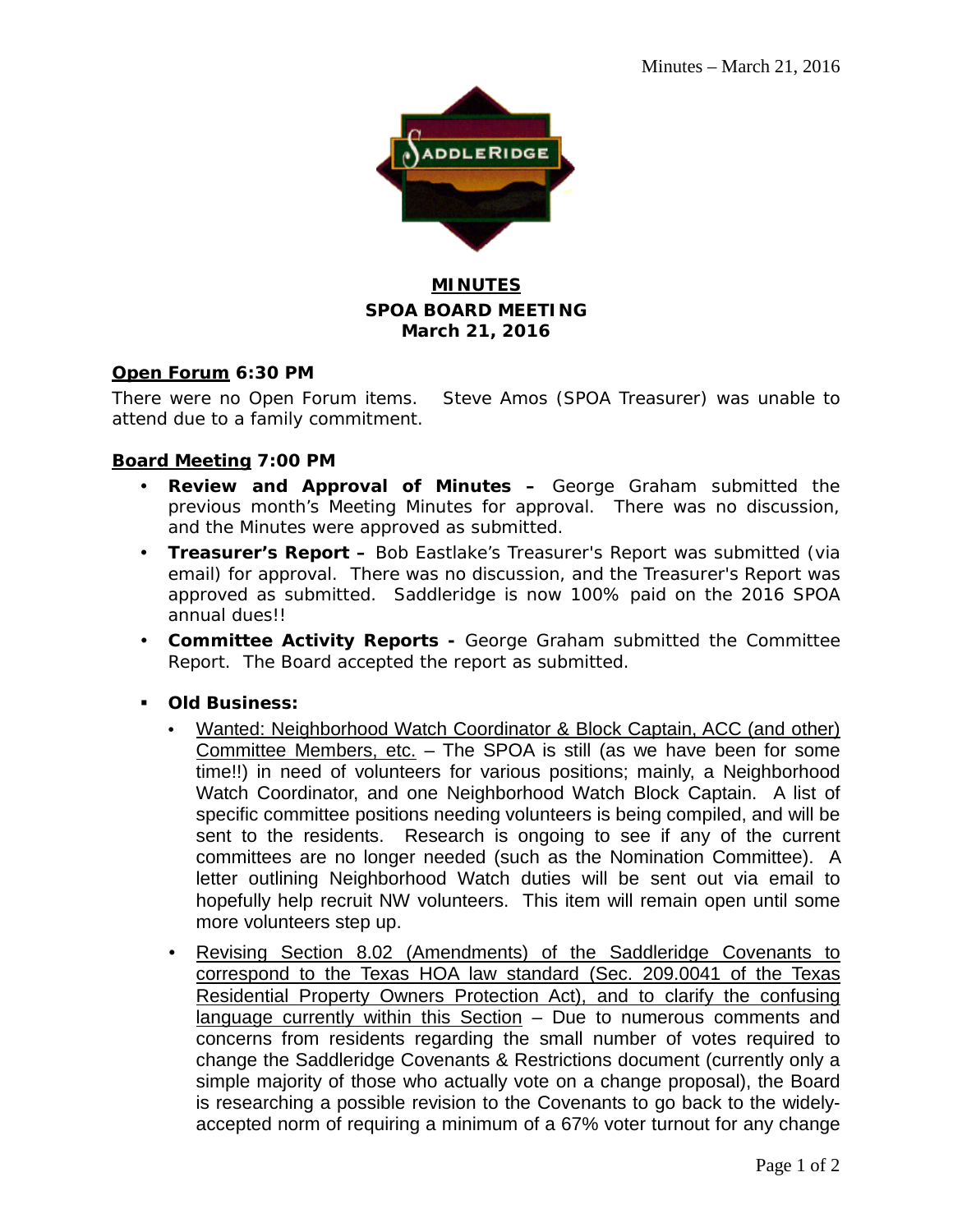proposal vote to be valid. This is a very common rule for HOA's, corporations, government entities, and others that rely on a set of governing documents. We are not considering a 67% super-majority (like would be required to amend the U.S. Constitution); but rather a 67% simple majority.

Such a 67% rule is simply a defensive mechanism that will limit a small subgroup from easily imposing their will on the entire group. Requiring a larger majority will also ensure that any proposed change will be well-thought-out, and discussed and debated thoroughly before any vote is authorized.

This proposal would of course require a vote of Saddleridge property owners.

Update: Further research on this matter has been ongoing regarding the generation of an appropriate language draft, and how other HOA's covenants are worded. While studying a number of other HOA's Covenants looking for good language to possibly clone, it seems that most looked at so far are worse than ours; with many not complying at all with anything in the 2011 HOA Act. After further study of other HOA Covenants, and since no applicable covenant language has been found at other HOA's; it has been decided that we will need to draft language from scratch. This item will remain open.

- Texas Night Sky Festival (March  $5<sup>th</sup>$  in Dripping Springs) This is an informational item to advise residents of possible future outdoor lighting restrictions which may be imposed by the City of Wimberley if it adopts "Night Sky" outdoor lighting regulations similar to those adopted by Dripping Springs and other Hill Country local governments. The most interesting item in the Dripping Springs regulations is that all currently-installed residential lighting is grandfathered in until such time it needs to be replaced, *or until such time any changes are made to the property*. The way it is worded is such that if just about *anything* is changed on the property, then *all* non-conforming lighting has to be updated to the current requiations!! Want to add a fence?? Then all your non-conforming lighting must be replaced too!! Will Wimberley adopt similar laws?? Time will tell. This item will be closed (for now!).
- **New Business:**
	- Annual SPOA Spring Picnic The Annual SPOA Meeting & Picnic is scheduled for Saturday, April 9, 2016 from 11AM to 1PM at the Saddleridge Clubhouse. This event is open to all Saddleridge residents and their families. Please come and enjoy the free food (chopped bar-b-que brisket sandwiches & fixin's, soft drinks, & desserts), and meet your neighbors and Board members. This item will remain open.
	- Paving on Clubhouse Entrance & Driveway The paving at the Clubhouse is getting in bad shape; especially at the driveway entrance. Estimates will be gathered for various options (chip-seal or asphalt; drive-only, or parking area also) before any decision is made. This item will remain open.

The meeting was adjourned at 7:20 PM.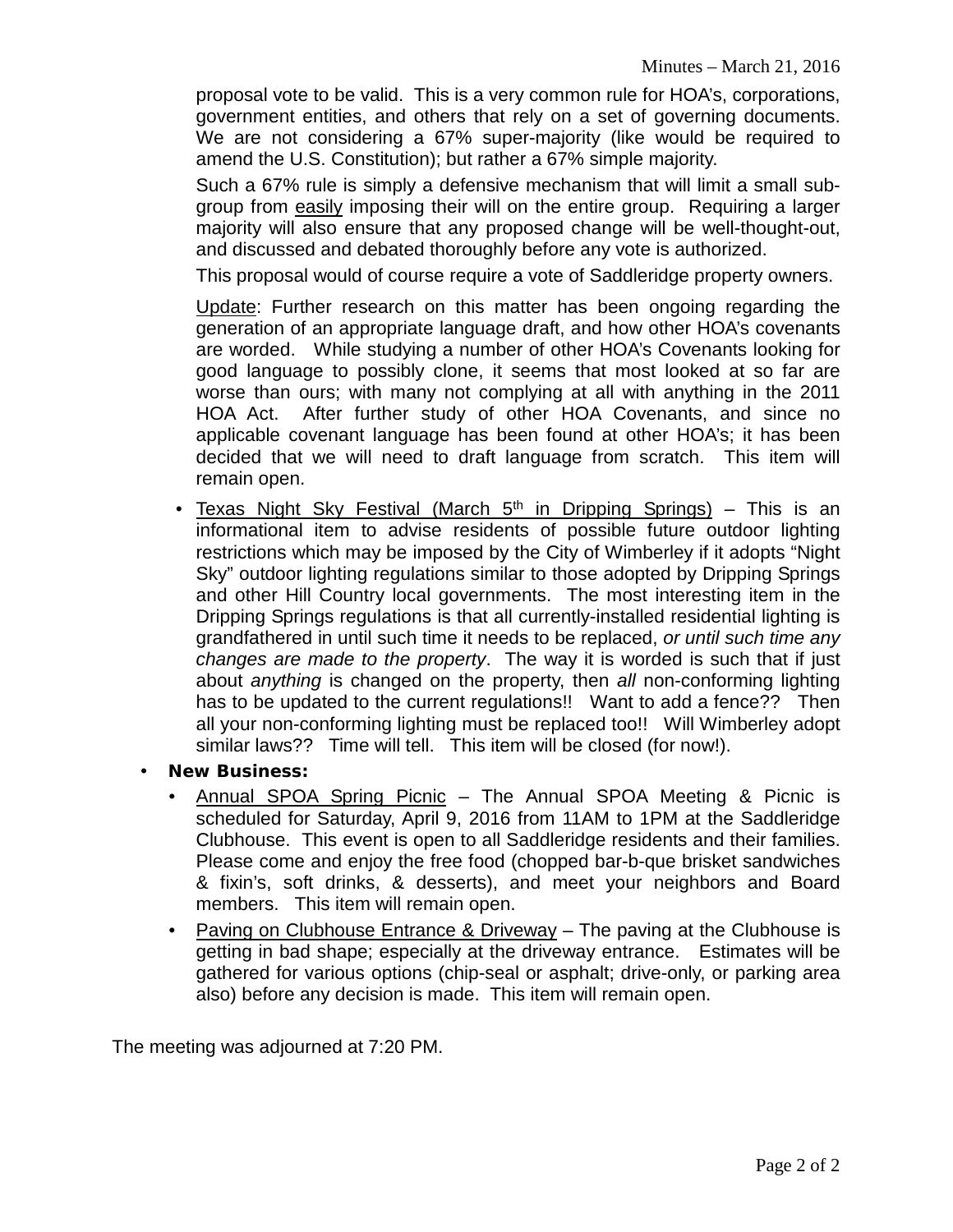03/02/16 **Cash Basis** 

## **SPOA Balance Sheet** As of February 29, 2016

|                                                    | Feb 29, 16 | Feb 28, 15 | \$ Change |
|----------------------------------------------------|------------|------------|-----------|
| <b>ASSETS</b>                                      |            |            |           |
| <b>Current Assets</b>                              |            |            |           |
| <b>Checking/Savings</b>                            |            |            |           |
| Ozona CD #305501                                   | 25,301.08  | 25,250.54  | 50.54     |
| Ozona CD #305552                                   | 25,280.35  | 25,229.85  | 50.50     |
| <b>Ozona Checking</b><br><b>Ozona Money Market</b> | 25,571.90  | 18,360.12  | 7,211.78  |
|                                                    | 41,515.36  | 41,473.76  | 41.60     |
| <b>Total Checking/Savings</b>                      | 117,668.69 | 110,314.27 | 7,354.42  |
| <b>Accounts Receivable</b>                         |            |            |           |
| <b>Accounts Receivable</b>                         | $-300.00$  | $-100.00$  | $-200.00$ |
| <b>Total Accounts Receivable</b>                   | $-300.00$  | $-100.00$  | $-200.00$ |
| <b>Other Current Assets</b>                        |            |            |           |
| <b>Undeposited Funds</b>                           | 0.00       | 100.00     | $-100.00$ |
| <b>Total Other Current Assets</b>                  | 0.00       | 100.00     | $-100.00$ |
| <b>Total Current Assets</b>                        | 117,368.69 | 110,314.27 | 7,054.42  |
| <b>Other Assets</b>                                |            |            |           |
| <b>Saddleridge Property</b>                        | 80,500.00  | 80,500.00  | 0.00      |
| <b>Total Other Assets</b>                          | 80,500.00  | 80,500.00  | 0.00      |
| <b>TOTAL ASSETS</b>                                | 197,868.69 | 190,814.27 | 7,054.42  |
| <b>LIABILITIES &amp; EQUITY</b><br>Equity          |            |            |           |
| <b>Opening Balance Equity</b>                      | 110,823.40 | 110,823.40 | 0.00      |
| <b>Retained Earnings</b>                           | 79,463.24  | 71,601.85  | 7,861.39  |
| Net Income                                         | 7,582.05   | 8,389.02   | $-806.97$ |
| <b>Total Equity</b>                                | 197,868.69 | 190,814.27 | 7,054.42  |
| <b>TOTAL LIABILITIES &amp; EQUITY</b>              | 197,868.69 | 190,814.27 | 7,054.42  |
|                                                    |            |            |           |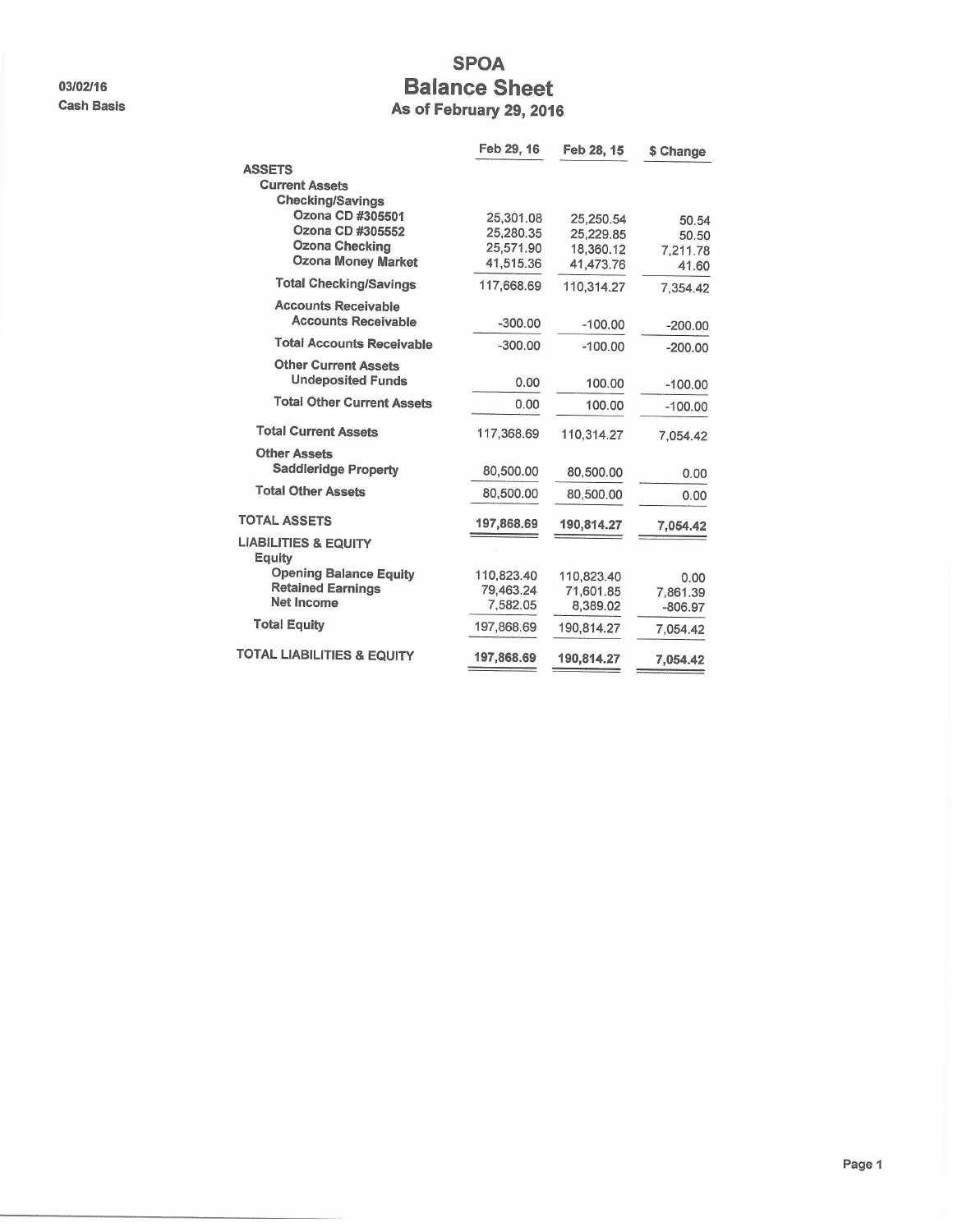11:50 AM

03/02/16 **Cash Basis** 

# **Saddleridge Property Owners Association** Profit & Loss Budget vs. Actual<br>January through February 2016

|                                                                                                                                               | Jan - Feb 16                                          | <b>Budget</b>                     |
|-----------------------------------------------------------------------------------------------------------------------------------------------|-------------------------------------------------------|-----------------------------------|
| Income<br><b>Clubhouse Usage Fee</b><br><b>HOA Dues Collected</b><br><b>Interest Assessed Fees</b><br>Interest Income<br><b>Transfer Fees</b> | 200.00<br>10,656.00<br>39.80<br>24.01<br>100.00       | 25.00<br>192.00<br>2.00<br>24.00  |
| <b>Total Income</b>                                                                                                                           | 11,019.81                                             | 243.00                            |
| <b>Expense</b><br>Accounting<br><b>Accounting-Bookkeeper</b>                                                                                  | 350.00                                                | 350.00                            |
| <b>Total Accounting</b>                                                                                                                       | 350.00                                                | 350.00                            |
| <b>Bank Charges</b><br><b>Safe Deposit Box</b>                                                                                                | 40.00                                                 | 40.00                             |
| <b>Total Bank Charges</b>                                                                                                                     | 40.00                                                 | 40.00                             |
| <b>Clubhouse Expenses</b><br>Cleaning<br><b>Cleaning Supplies</b><br>Lighting<br><b>Misc</b><br><b>Pest Control</b><br>Trash                  | 100.00<br>12.10<br>14.05<br>227.32<br>102.84<br>85.34 | 100.00<br>102.84<br>86.26         |
| <b>Total Clubhouse Expenses</b>                                                                                                               | 541.65                                                | 289.10                            |
| Improvements<br>Landscaping<br>Lighting                                                                                                       | 103.88                                                |                                   |
| <b>Total Landscaping</b>                                                                                                                      | 103.88                                                |                                   |
| <b>Total Improvements</b>                                                                                                                     | 103.88                                                |                                   |
| <b>Lawn Maintenance</b><br>Legal-Attorney Fees<br><b>Mailings</b><br><b>Miscellaneous</b>                                                     | 162.38<br>0.00<br>0.00                                | 324.76<br>325.00<br>300.00        |
| <b>Legal Records</b><br><b>Printer Cart.</b><br><b>Website Domain</b><br><b>Website Hosting Fee</b>                                           | 0.00<br>0.00<br>0.00<br>0.00                          | 20.00<br>60.00<br>60.00<br>180.00 |
| <b>Total Miscellaneous</b>                                                                                                                    | 0.00                                                  | 320.00                            |
| <b>PEC Electricity</b><br><b>Taxes</b>                                                                                                        | 268.59<br>1,971.26                                    | 556.08<br>2,000.00                |
| <b>Total Expense</b>                                                                                                                          | 3,437.76                                              | 4,504.94                          |
| <b>Net Income</b>                                                                                                                             | 7,582.05                                              | $-4,261.94$                       |